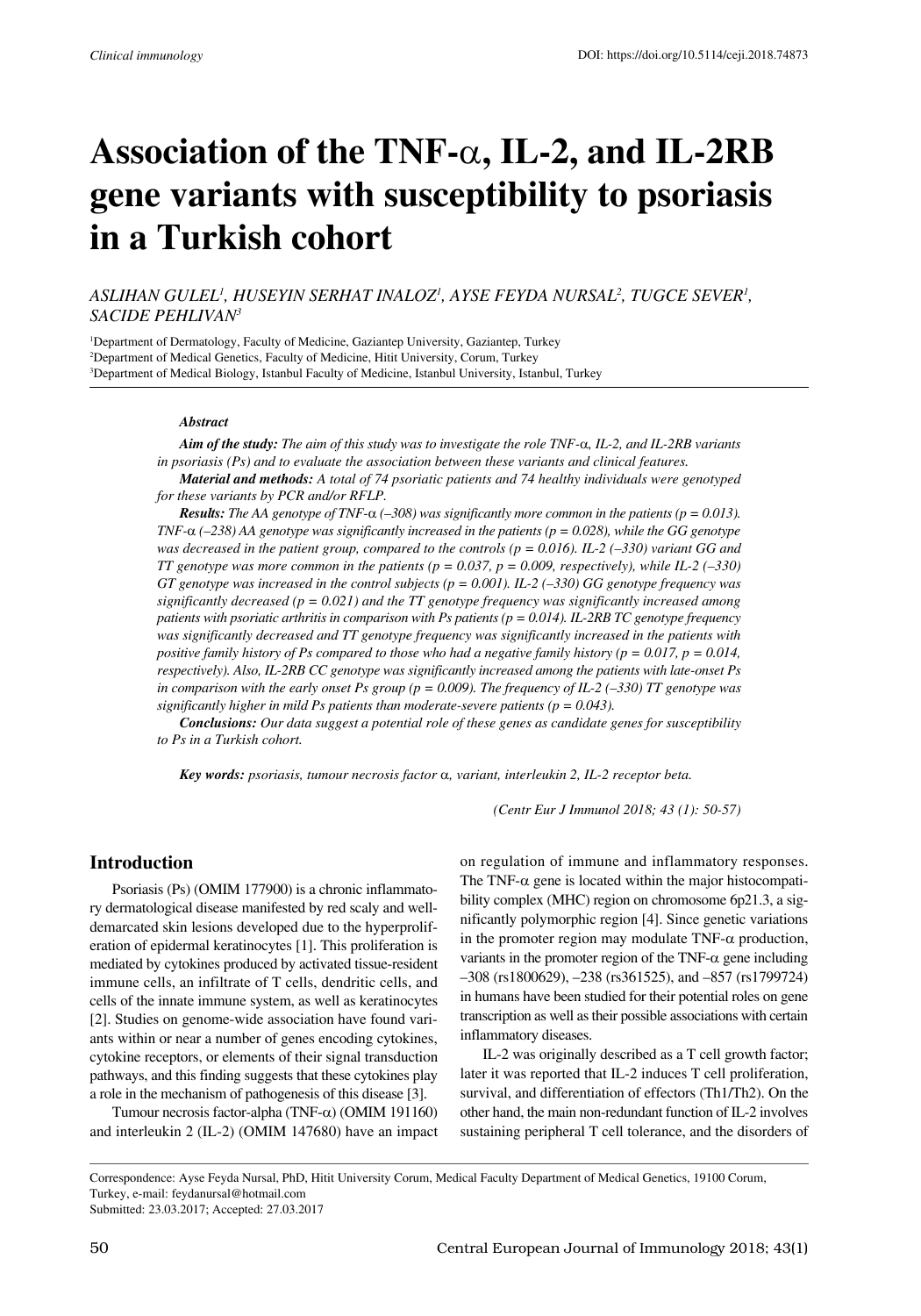regulatory T cells are believed to be the basic cause of autoimmunity in the absence of IL-2. This cytokine can also sensitise previously activated T cells to go through apoptosis or activation-induced cell death, restricting the immune response [5]. Human IL-2 gene is encoded on chromosome 4q26 with well-defined variants, of which one –330 (rs2069762) has been described in the promoter region [6]. The IL-2 (–330) variant is associated with cytokine synthesis levels in vitro, with the TT and GT genotypes being related to low production and the GG genotype being associated with increased production [7]. It has been suggested that the IL-2 (–330) variant plays a role in high susceptibility to several inflammatory diseases and malignant neoplasms.

The IL-2 receptor, which plays a role in T-cell-mediated immune responses, is found in three distinct forms in terms of ability to bind IL-2. IL-2 Receptor B (IL-2RB) is located in the 22q13 chromosomal region. Its protein product belongs to the IL-2 signalling pathway, which is crucial for T cell activation [8]. There is a T/C polymorphic site located at the 889<sup>th</sup> nucleotide of IL-2RB mRNA [9]. Due to the relationship between Ps and immunity, we set out to test the association between TNF-α **(–**308, –238, and –857), IL-2 (–330), and IL-2RB (+114) gene variants and Ps in a Turkish cohort.

## **Material and methods**

#### **Patient population**

The study population consisted of 74 unrelated patients with Ps (40 males and 34 females; mean age:  $42.31 \pm 13.94$ years) and 74 (38 males and 36 females; mean age: 40.84 ±13.65 years) unrelated healthy controls. Patients were diagnosed and followed at the Department of Dermatology at Gaziantep University, Gaziantep, Turkey. All subjects were from similar ethnic background and the same geographic area. Clinical diagnoses were made by dermatologists, and all patients had at least two skin lesions. The participants were well informed about the nature of this study and their participation was voluntary. Clinical data including family history, age at onset (early onset:  $\leq 40$ ) years, late onset > 40 years) were collected. Disease severity was quantified by the Psoriasis Area Severity Index (PASI) [10]. Informed, written consent was obtained from all participants, and the design of the study was approved by the local Ethics Committee (TF.09.25).

#### **Genotyping analysis**

The DNA of the participants was isolated from peripheral blood mononuclear cells using the salting out method [11]. TNF**-**α (–308, –238, and –857), IL-2 (–330), and IL-2RB (+114) gene variants were genotyped by polymerase chain reaction (PCR) restriction fragment length polymorphism (RFLP) analysis, as described previously [9, 12]. The primer sequences, restriction enzymes, and laboratory conditions related to these variants are listed in Table 1.

#### **Statistical analysis**

All data were analysed using SPSS software version 14.0 for Windows (SPSS Inc., Chicago, IL, USA). The statistical significance of the differences between the patient and the control groups was estimated by Pearson's  $\chi^2$  analysis [13]. Odds ratio (OR) and 95% confidence interval (CI) were also calculated. OR (95% Cl) was adjusted for age and sex. The data were analysed for appropriateness between the observed and expected genotypes as well as for Hardy-Weinberg Equilibrium (HWE), as described elsewhere. All analyses were two-tailed, and differences were interpreted as statistically significant when *p* < 0.05.

# **Results**

#### **Clinical and demographical characteristics**

Complete demographical information and clinical parameters for the study population are shown in Table 2.

**Table 1.** TNF-α (–308, –238, and –857), IL-2 (–330), and IL-2RB (+114) primer sequences, restriction enzymes, and conditions

| Gene regions         | <b>Primer sequences</b>                                               | Annealing – cycles                        | <b>Restriction enzymes</b><br>and conditions |  |
|----------------------|-----------------------------------------------------------------------|-------------------------------------------|----------------------------------------------|--|
| TNF- $\alpha$ (-308) | 5'-GAGGCAATAGGTTTTGAGGGCCAT-3'<br>5'-GGGACACACAAGCATCAAG-3'           | $56.3$ <sup>o</sup> C versus<br>30 cycles | NeoI, 37 <sup>o</sup> C versus ON inc.       |  |
| TNF- $\alpha$ (-238) | 5'-AAACAGACCACAGACCTGGTC-3'<br>5'-CTCACACTCCCCATCCTCCCGGAT-3'         | $63.4$ <sup>o</sup> C versus<br>30 cycles | MspI, $37^{\circ}$ C versus ON inc.          |  |
| TNF $-\alpha$ (-857) | 5'-AAGTCGAGTATGGGGACCCCCCGTTAA-3'<br>5'-CCCCAGTGTGTGGCCATATCTTCT T-3' | $65.8$ °C versus<br>30 cycles             | HineII. 37 <sup>o</sup> C versus ON inc.     |  |
| IL-2 $(-330)$        | 5'-GGGAAGCACTTAATTATCA-3'<br>5'-TAACCTCAACTCCTGCCACA-3'               | $57^{\circ}$ C versus<br>32 cycles        | MwoI, 37°C versus ON inc.                    |  |
| IL-2RB $(+114)$      | 5'-AAGGACACCATTCCGTGGCT-3'<br>5'-CCGGTGTTCCTGCAGTTGAT-3'              | $58^{\circ}$ C versus<br>31 cycles        | HaeIII, 37°C versus ON inc.                  |  |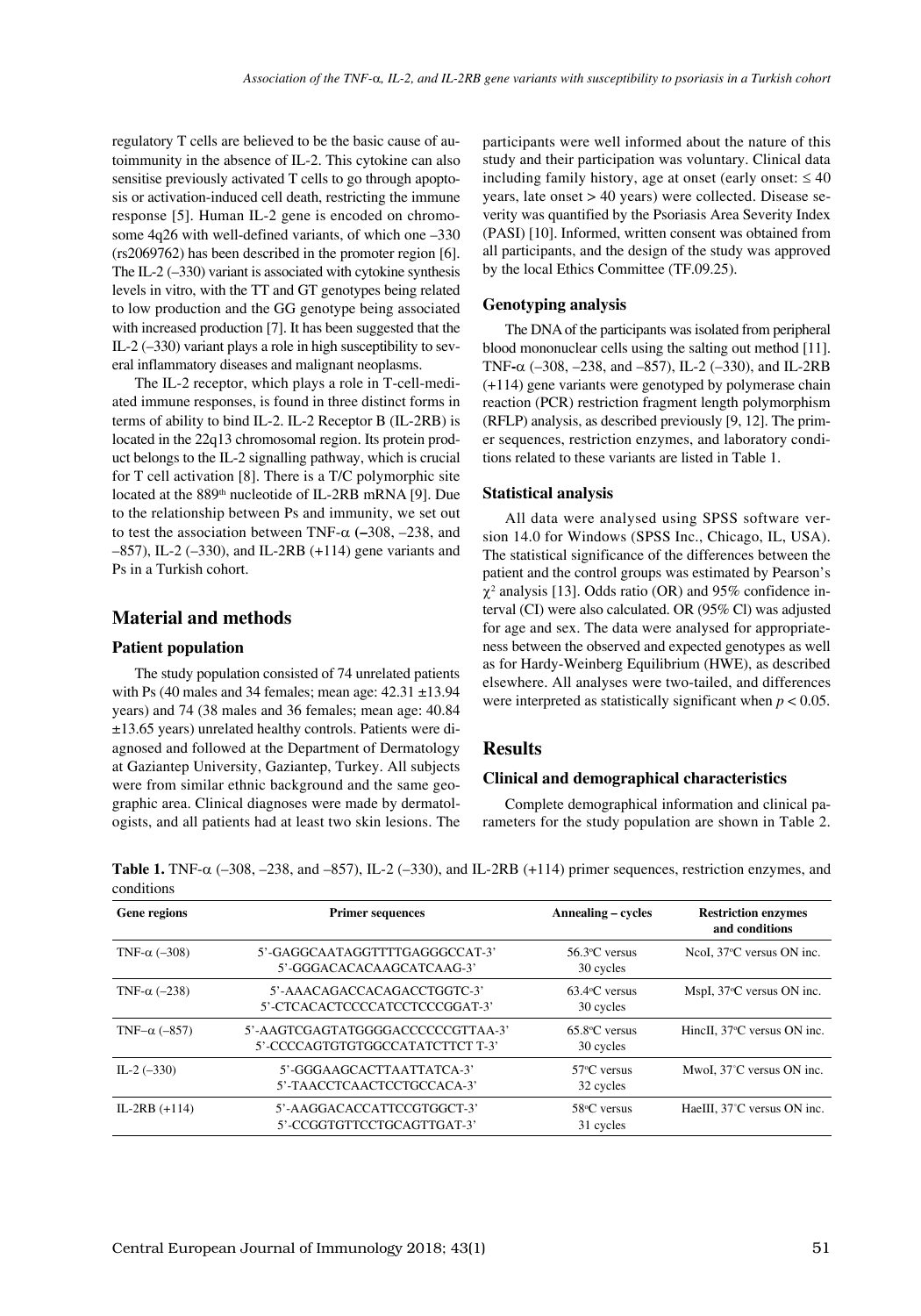| <b>Parameter</b>                 | $n\left(\%\right)$ |
|----------------------------------|--------------------|
| Gender                           |                    |
| Female                           | 34 (45.9)          |
| Male                             | 40(54.1)           |
| Mean age (years)                 | $42.31 \pm 13.94$  |
| <b>PASI</b>                      |                    |
| Mild (PASI $\leq 10$ )           | 37(50)             |
| Moderate-high $(PASI > 10)$      | 37(50)             |
| Disease onset                    |                    |
| Type $I$ (< 40 y.o.)             | 49 (66.2)          |
| Type II $(\geq 40 \text{ y.o.})$ | 25(33.8)           |
| Psoriatic arthritis              |                    |
| Yes                              | 23(31.1)           |
| N <sub>0</sub>                   | 51 (68.9)          |
| Family history                   |                    |
| Yes                              | 34 (45.9)          |
| N <sub>0</sub>                   | 40(54.1)           |

**Table 2.** Demographic and clinical characteristics of patients

A total of 148 subjects from the Turkish population were recruited in this study. There were 40 (54.1%) males and 34 (45.9%) females in the patient group. Demographic features such as gender, age, PASI, disease onset, arthritis, and family history of Ps were analysed. The genotype distribution of TNF- $\alpha$  (-308, -238, and-857), IL-2 (-330), and IL-2RB (+114) variants in patients and the controls, as well as their associations with risk of Ps, are shown in Table 3.

#### **TNF-**α **(–308, –238, and –857)**

Genotype distribution of TNF- $\alpha$  (–308) and (–238) variants was found to be significantly different between the patients and the controls. The AA genotype of TNF- $\alpha$  (-308) was significantly more common in the patients than in the controls (*p* = 0.013, OR = 0.475, 95% CI: 0.400-0.565). TNF- $\alpha$  (-238) AA genotype was significantly higher in the patients (*p* = 0.028, OR = 0.479, 95% CI: 0.403-0.589), while the GG genotype was lower in the patients group, compared to the controls ( $p = 0.016$ , OR = 3.306, 95% CI: 1.295-8.440*).* The analysis of the genotype distribution for TNF- $\alpha$  (-857) variant did not show a statistically significant difference between the groups. The genotype frequencies of the TNF- $\alpha$  (–857) variants were in HWE in both the patients and the controls ( $p = 0.129$ ,  $p = 0.17$ , respectively). However, genotype distribution of TNF- $\alpha$  (-308) variant in the controls and TNF- $\alpha$  (-238) in the patients did not conform to HWE  $(p = 0.017, p = 0.001$  respectively).

# **IL-2 (–330) and IL-2RB (+114)**

The genotype distribution of the IL-2  $(-330)$  variant was statistically different between the patients and the controls. IL-2 (–330) variant GG and TT genotype was more common in the patients ( $p = 0.037$ , OR = 2.716, 95%) CI: 1.061-6.949; *p =* 0.009, OR = 3.257, 95% CI: 1.387- 7.646, respectively), while IL-2 (–330) GT genotype was increased in control subjects ( $p = 0.001$ , OR = 5.130, 95%) CI: 1.926-3.667). There was no significant difference for the IL-2RB (+114) genotype distribution between the patients and healthy controls. Statistical calculation for IL-2RB (+114) indicated that the patient and the control groups were not in HWE,  $(p = 0.029, p = 0.0000,$  respectively).

**Table 3.** Genotype distributions of TNF-α, IL-2RB, and IL-2 variants in patients and controls

|                      | Genotype  | <b>Patients</b><br>$n = 74\,(%$ | <b>Controls</b><br>$n = 74$ (%) | <b>OR</b> | 95% CI            | $\boldsymbol{p}$ |
|----------------------|-----------|---------------------------------|---------------------------------|-----------|-------------------|------------------|
| TNF- $\alpha$ (-308) | AA        | 7(9.5)                          | 0(0)                            | $0.475**$ | $0.400 - 0.565**$ | $0.013**$        |
|                      | AG        | 22(29.7)                        | 32(43.3)                        | $1.502*$  | $0.752 - 3.001*$  | $0.249*$         |
|                      | GG        | 45(60.8)                        | 42(56.7)                        | $0.864**$ | $0.439 - 1.629**$ | $0.739**$        |
| TNF- $\alpha$ (-238) | AA        | 6(8.1)                          | 0(0)                            | $0.479**$ | $0.403 - 0.589**$ | $0.028**$        |
|                      | AG        | 13(17.6)                        | 7(9.5)                          | $0.440*$  | $0.163 - 1.187*$  | $0.105*$         |
|                      | GG        | 55 (74.3)                       | 67 (90.5)                       | $3.306**$ | $1.295 - 8.440**$ | $0.016**$        |
| TNF- $\alpha$ (-857) | CC        | 11(14.9)                        | 8(10.8)                         | $0.626*$  | $0.223 - 1.759*$  | $0.374*$         |
|                      | TC        | 27(36.5)                        | 25(33.8)                        | $0.822*$  | $0.403 - 1.677*$  | $0.590*$         |
|                      | <b>TT</b> | 36(48.6)                        | 41 (55.4)                       | $0.763**$ | $0.399 - 1.455**$ | $0.511**$        |
| $IL-2RB$             | CC        | 29(39.2)                        | 43(58.1)                        | 1.805*    | $0.782 - 4.167*$  | $0.167*$         |
|                      | TC        | 27(36.5)                        | 16(21.6)                        | $0.648*$  | $0.290 - 1.869*$  | $0.519*$         |
|                      | TT        | 18 (24.3)                       | 15(20.3)                        | $1.264**$ | $0.581 - 2.749**$ | $0.693**$        |
| IL-2 $(-330)$        | GG        | 31(41.9)                        | 30(40.5)                        | $2.716*$  | $1.061 - 6.949*$  | $0.037*$         |
|                      | <b>GT</b> | 20(27)                          | 35 (47.3)                       | 5.130*    | 1.926-3.667*      | $0.001*$         |
|                      | <b>TT</b> | 23(31.1)                        | 9(12.2)                         | $3.257**$ | 1.387-7.646**     | $0.009**$        |

*\*OR (95% CI) corrected age and gender, \*\*Fisher test*

*Results that are statistically significant are shown in boldface*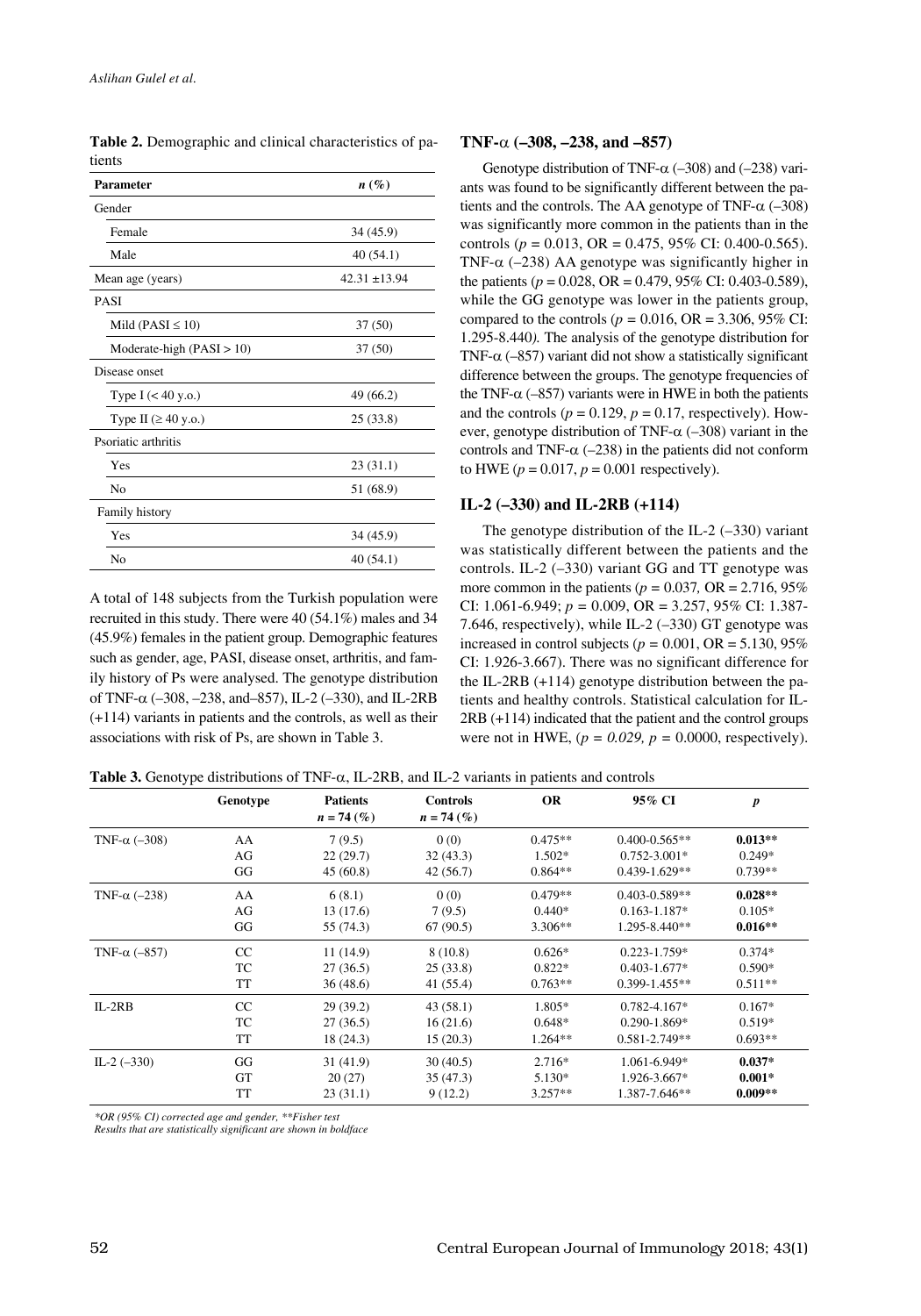|                      | Genotype  | Arthritis $(+)$<br>$n = 23\,(%)$ | Arthritis $(-)$<br>$n = 51\,(\%)$ | <b>OR</b> | 95% CI             | p         |
|----------------------|-----------|----------------------------------|-----------------------------------|-----------|--------------------|-----------|
| TNF- $\alpha$ (-308) | AA        | 3(13)                            | 4(7.8)                            | $0.643*$  | $0.113 - 3.576*$   | $0.620*$  |
|                      | AG        | 9(39.1)                          | 13(25.5)                          | $0.386*$  | $0.118 - 1.261*$   | $0.115*$  |
|                      | GG        | 11(47.9)                         | 34 (66.7)                         | $0.458**$ | $0.168 - 1.251**$  | $0.198**$ |
| TNF- $\alpha$ (-238) | AA        | 0(0)                             | 6(11.7)                           | $0.882**$ | $0.798 - 0.975**$  | $0.168**$ |
|                      | AG        | 4(17.4)                          | 9(17.6)                           | $1.152*$  | $0.287 - 4.624*$   | $0.842*$  |
|                      | GG        | 19(82.6)                         | 36(70.7)                          | $0.505**$ | $0.147 - 1.737**$  | $0.391**$ |
| TNF- $\alpha$ (-857) | CC        | 5(21.7)                          | 6(11.8)                           | $0.599*$  | $0.132 - 2.712*$   | $0.506*$  |
|                      | TC        | 4(17.4)                          | 23(45.1)                          | $3.343*$  | $0.903 - 12.379*$  | $0.071*$  |
|                      | TT        | 14(60.9)                         | 22(43.1)                          | $2.051**$ | $0.751 - 5.597**$  | $0.211**$ |
| $IL-2RB$             | CC        | 9(39.1)                          | 20(39.2)                          | $0.908*$  | $0.237 - 3.474*$   | 0.888*    |
|                      | TC        | 8 (34.8)                         | 19 (37.3)                         | $0.946*$  | $0.242 - 3.710*$   | $0.936*$  |
|                      | <b>TT</b> | 6(26.1)                          | 12(23.5)                          | $1.147**$ | $0.369 - 3.563$ ** | $1.000**$ |
| IL-2 $(-330)$        | GG        | 6(26.1)                          | 25(49)                            | $4.491*$  | $1.257 - 16.047*$  | $0.021*$  |
|                      | <b>GT</b> | 5(21.7)                          | 15(29.4)                          | $2.524*$  | $0.650 - 9.800*$   | $0.181*$  |
|                      | <b>TT</b> | 12(52.2)                         | 11(21.6)                          | $3.967**$ | 1.380-11.401**     | $0.014**$ |

**Table 4.** Genotype distribution of gene variants according to arthritis in patients

*\*OR (95% CI) corrected age and gender, \*\*Fisher test*

*Results that are statistically significant are shown in boldface*

|  | <b>Table 5.</b> Genotype distribution of gene variants according to family history in patients |  |  |
|--|------------------------------------------------------------------------------------------------|--|--|
|  |                                                                                                |  |  |

|                     | Genotype  | Family history (+)<br>$n = 34\,(%)$ | Family history $(-)$<br>$n = 40\,(%$ | <b>OR</b> | 95% CI            | $\boldsymbol{p}$ |
|---------------------|-----------|-------------------------------------|--------------------------------------|-----------|-------------------|------------------|
| TNF- $\alpha$ (308) | AA        | 6(17.6)                             | 1(2.5)                               | 6.970*    | $0.741 - 65.565*$ | $0.090*$         |
|                     | AG        | 9(26.5)                             | 13(32.5)                             | $1.067*$  | $0.364 - 3.121*$  | $0.906*$         |
|                     | GG        | 19(55.9)                            | 26(65)                               | $0.682**$ | $0.267 - 1.743**$ | $0.479**$        |
| TNF- $\alpha$ (238) | AA        | 4(11.8)                             | 2(5)                                 | $2.490*$  | 0.414-14.988*     | $0.319*$         |
|                     | AG        | 5(14.7)                             | 8(20)                                | $0.699*$  | $0.191 - 2.560*$  | $0.589*$         |
|                     | GG        | 25(73.5)                            | 30(75)                               | $0.926**$ | $0.326 - 2.634**$ | $1.000**$        |
| TNF- $\alpha$ (857) | CC        | 5(14.7)                             | 6(15)                                | 1.093*    | $0.259 - 4.606*$  | $0.904*$         |
|                     | TC        | 13 (38.2)                           | 14 (35)                              | 1.268*    | $0.442 - 3.639*$  | $0.659*$         |
|                     | <b>TT</b> | 16(47.1)                            | 20(50)                               | $0.889**$ | $0.356 - 2.220**$ | $0.820**$        |
| $IL-2RB$            | CC        | 12(35.3)                            | 17(42.5)                             | $0.274*$  | $0.074 - 1.019*$  | $0.053*$         |
|                     | TC        | 9(26.5)                             | 18(45)                               | $0.192*$  | $0.050 - 0.740*$  | $0.017*$         |
|                     | TT        | 13 (38.2)                           | 5(12.5)                              | $0.231**$ | $0.072 - 0.740**$ | $0.014**$        |
| IL-2 $(-330)$       | GG        | 11(32.3)                            | 20(50)                               | $0.649*$  | $0.205 - 2.057*$  | $0.463*$         |
|                     | <b>GT</b> | 12(35.3)                            | 8(20)                                | 2.168*    | $0.601 - 7.818*$  | $0.237*$         |
|                     | TT        | 11(32.4)                            | 12(30)                               | $0.896**$ | $0.334 - 2.404**$ | $1.000**$        |

*\*OR (95% CI) corrected age and gender, \*\*Fisher test*

*Results that are statistically significant are shown in boldface*

The observed and expected frequencies of the variation for IL-2 (-330) in patients were not in HWE ( $p = 0.0001$ ).

# **Clinical findings according to TNF-**α**, IL-2, and IL-2RB genotypes**

In addition, the relationship between the genotype distribution of TNF- $\alpha$ , IL-2, and IL-2RB gene variants and clinical features including arthritis, family history, disease onset, and PASI were also investigated in the patient group (Tables 4-7). TNF-α (–308, –238, and –857) variant genotype distribution did not show any difference according

to clinical features ( $p > 0.05$ ). IL-2 (-330) GG genotype frequency was significantly lower  $(p = 0.021)$  and the TT genotype frequency was significantly higher (*p =* 0.014) among patients with psoriatic arthritis in comparison with Ps patients. IL-2RB (+114) TC genotype frequency was significantly lower and TT genotype frequency was significantly higher in patients with positive family history of Ps, compared to the patients with negative family history (*p =* 0.017*, p =* 0.014*,* respectively). Also, IL-2RB (+114) CC genotype was significantly high among patients with late-onset Ps in comparison to the early onset Ps group  $(p = 0.009)$ . The frequency of IL-2 (-330) TT genotype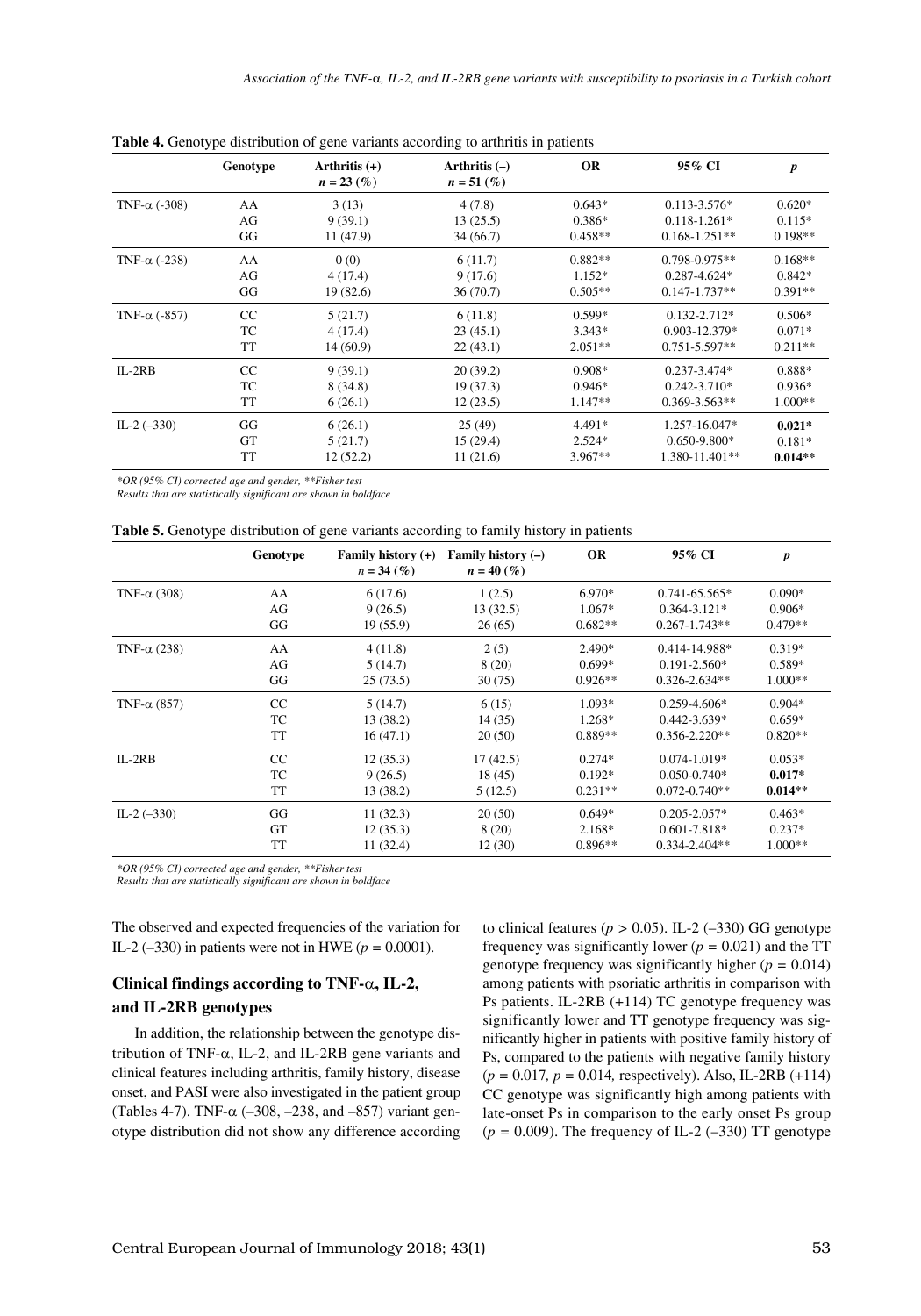|                      | Genotype  | <b>Early onset</b><br>(Type I)<br>$n = 49(%)$ | Late onset<br>(Type II)<br>$n = 25 \, (\%)$ | <b>OR</b>  | 95% Cl             | $\boldsymbol{p}$ |
|----------------------|-----------|-----------------------------------------------|---------------------------------------------|------------|--------------------|------------------|
| TNF- $\alpha$ (-308) | AA        | 7(14.3)                                       | 0(0)                                        | $0.627**$  | $0.521 - 0.754**$  | $0.088**$        |
|                      | AG        | 12(24.5)                                      | 10(40)                                      | $0.777*$   | $0.159 - 3.804*$   | $0.755*$         |
|                      | GG        | 30(61.2)                                      | 15(60)                                      | $1.053***$ | $0.393 - 2.819**$  | $1.000**$        |
| TNF- $\alpha$ (-238) | AA        | 6(12.2)                                       | 0(0)                                        | $0.632**$  | $0.528 - 0.758$ ** | $0.090**$        |
|                      | AG        | 10(20.4)                                      | 3(12)                                       | 3.738*     | $0.527 - 26.502*$  | $0.187*$         |
|                      | GG        | 33(67.4)                                      | 22 (88)                                     | $0.281**$  | $0.073 - 1.081**$  | $0.090**$        |
| TNF- $\alpha$ (-857) | CC        | 8(16.3)                                       | 3(12)                                       | $0.499*$   | $0.042 - 5.980*$   | $0.583*$         |
|                      | TC        | 16(32.7)                                      | 11(44)                                      | $0.297*$   | $0.047 - 1.880*$   | $0.197*$         |
|                      | TT        | 25(51)                                        | 11(44)                                      | $1.326**$  | $0.503 - 3.491$ ** | $0.628**$        |
| $IL-2RB$             | CC        | 16(32.7)                                      | 13(52.0)                                    | $0.020*$   | $0.001 - 0.369*$   | $0.009*$         |
|                      | TC        | 18(36.7)                                      | 9(36.0)                                     | $0.125*$   | $0.010 - 1.556*$   | $0.106*$         |
|                      | TT        | 15(30.6)                                      | 3(12.0)                                     | $0.309**$  | $0.080 - 1.193**$  | $0.093**$        |
| IL-2 $(-330)$        | GG        | 18(36.8)                                      | 13(52.0)                                    | $0.309*$   | $0.044 - 2.153*$   | $0.236*$         |
|                      | <b>GT</b> | 13(26.5)                                      | 7(28.0)                                     | $0.672*$   | $0.095 - 4.738*$   | $0.690*$         |
|                      | TT        | 18(36.7)                                      | 5(20.0)                                     | $0.431**$  | $0.138 - 1.345$ ** | $0.118**$        |
|                      |           |                                               |                                             |            |                    |                  |

#### Table 6. Genotype distribution of gene variants according to disease onset in patients

*\*OR (95% CI) corrected age and gender, \*\*Fisher test*

*Results that are statistically significant are shown in boldface*

| <b>Table 7.</b> Genotype distribution of gene variants according to PASI in patients |  |
|--------------------------------------------------------------------------------------|--|
|--------------------------------------------------------------------------------------|--|

|                      | Genotype  | <b>Mild</b><br>$(PASI \leq 10)$<br>$n = 37(%)$ | Moderate-high<br>(PASI > 10)<br>$n = 37\,(%$ | <b>OR</b> | 95% CI             | $\boldsymbol{p}$ |
|----------------------|-----------|------------------------------------------------|----------------------------------------------|-----------|--------------------|------------------|
| TNF- $\alpha$ (-308) | AA        | 5(13.5)                                        | 2(5.4)                                       | $2.352*$  | $0.388 - 14.245*$  | $0.352*$         |
|                      | AG        | 11(29.7)                                       | 11(29.7)                                     | $1.301*$  | $0.450 - 3.761*$   | $0.627*$         |
|                      | GG        | 21 (56.8)                                      | 24(64.9)                                     | $0.711**$ | $0.278 - 1.815**$  | $0.634**$        |
| TNF- $\alpha$ (-238) | AA        | 3(8.1)                                         | 3(8.1)                                       | $0.885**$ | $0.161 - 4.869**$  | $0.888**$        |
|                      | AG        | 5(13.5)                                        | 8(21.6)                                      | $0.500*$  | $0.137 - 1.821*$   | $0.293*$         |
|                      | GG        | 29 (78.4)                                      | 26(70.3)                                     | $1.534**$ | $0.535 - 4.398**$  | $0.595**$        |
| TNF- $\alpha$ (-857) | CC        | 7(21.7)                                        | 4(10.8)                                      | $2.455*$  | $0.555 - 10.862*$  | $0.236*$         |
|                      | TC        | 14 (17.4)                                      | 13(35.1)                                     | $1.496*$  | $0.520 - 4.302*$   | $0.455*$         |
|                      | TT        | 16(60.9)                                       | 20(54.1)                                     | $0.648**$ | $0.259 - 1.620**$  | $0.486**$        |
| $IL-2RB$             | CC        | 15(40.5)                                       | 14 (37.8)                                    | $1.525*$  | $0.443 - 5.245*$   | $0.503*$         |
|                      | <b>TC</b> | 14 (37.8)                                      | 13(35.1)                                     | $1.537*$  | $0.439 - 5.373*$   | $0.501*$         |
|                      | TT        | 8(21.7)                                        | 10(27.1)                                     | $0.745**$ | $0.256 - 2.166$ ** | $0.787**$        |
| IL-2 $(-330)$        | GG        | 13(35.1)                                       | 18(48.7)                                     | $0.324*$  | $0.100 - 10.045*$  | $0.059*$         |
|                      | <b>GT</b> | 8 (21.6)                                       | 12(32.4)                                     | $0.326*$  | $0.089 - 1.193*$   | $0.090*$         |
|                      | TT        | 16(43.3)                                       | 7(18.9)                                      | $0.306**$ | 1.107-0.874**      | $0.043**$        |

*\*OR (95% CI) corrected age and gender, \*\*Fisher test*

*Results that are statistically significant are shown in boldface*

was significantly higher in mild Ps patients than in moderate-severe patients ( $p = 0.043$ ).

# **Discussion**

Ps is among the most common chronic inflammatory skin diseases, estimated to affect 1-3% of the general population. The pathogenesis of this disease has not been established clearly. However, it is thought that Ps is a genetic disease related to inflammation, which is mediated and sustained by numerous factors of the immune system.

The skin is an essential lymphoid organ, bearing an effective immunological surveillance system helped by antigen-presenting cells, cytokine-synthesizing keratinocytes, epidermotropic T cells, dermal capillary endothelial cells, lymph nodes, mast cells, tissue macrophages, granulocytes, fibroblasts, and non-Langerhans cells. Communication among these cells is achieved by cytokine secretion, and they respond through stimulation by bacteria, chemi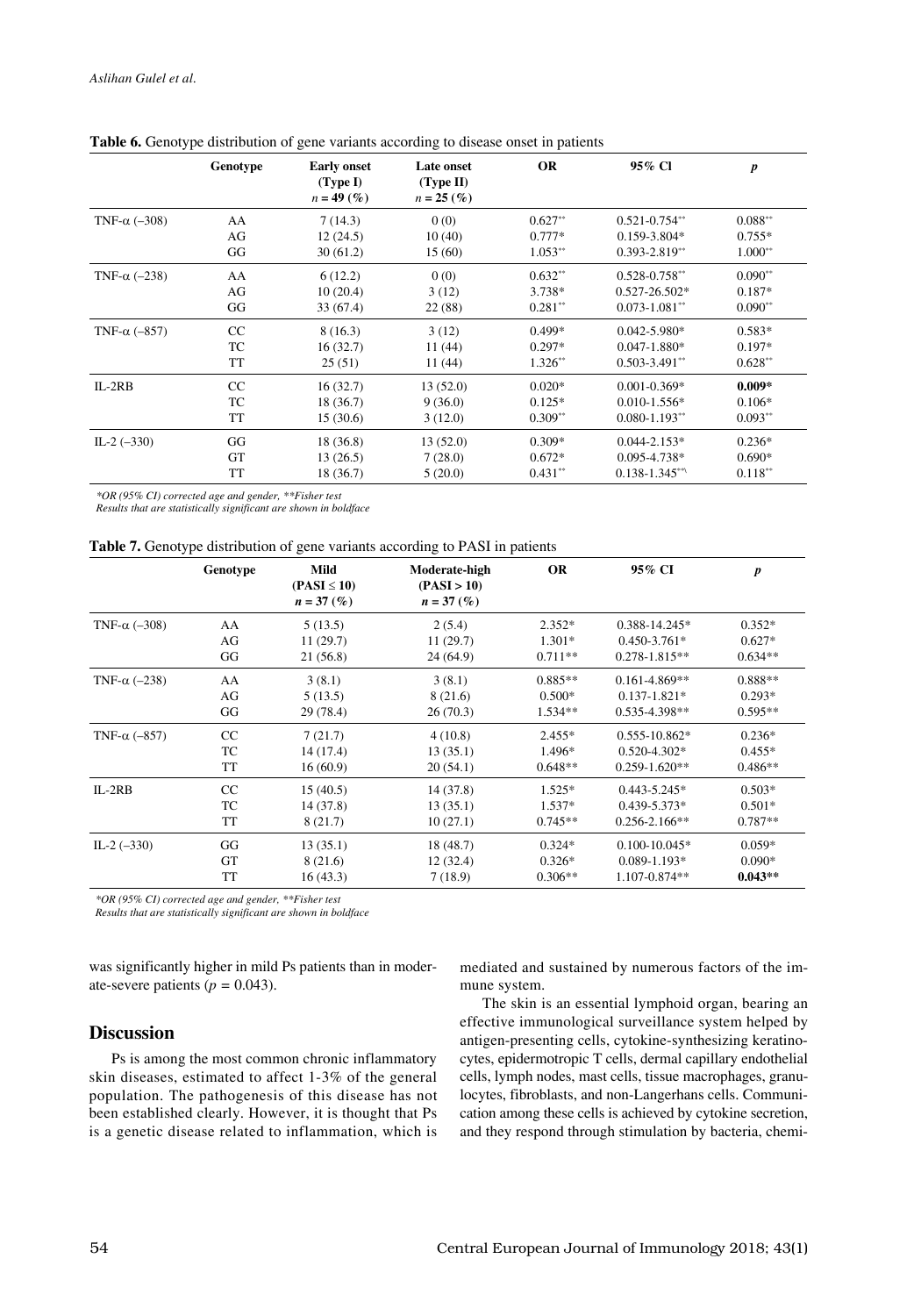cals, ultraviolet light, and other irritating factors. Ps is regarded as a T-helper-1 (Th1) disease because an increase in Th1 pathway cytokines (interferon-γ, TNF-α, IL-2, and IL-12 has been detected in the Ps plaques) [14]. In present study, we aimed to investigate the association between TNF- $\alpha$  (-308, -238 and -857), IL-2 (-330), and IL-2RB (+114) variants and Ps.

#### **TNF-**α **(–308, –238, and –857) variants**

TNF- $\alpha$  is essential for local T cell proliferation; it is suggested that the development of Ps is mediated by TNF- $\alpha$ , and the proliferation of local T cells depends on its local synthesis [15]. Some studies reported that psoriatic patients have higher serum levels of TNF- $α$  [4, 16]. The TNF- $α$  gene is highly polymorphic, and in previous studies it was found that sequence variation in the regulatory region of TNF- $\alpha$ gene has been associated with various disorders. Two G versus A transitions in the promoter region at positions (–308) [17] and  $(-238)$  [18] have been reported to have an impact on TNF- $\alpha$  expression. The TNF- $\alpha$  (-308) A allele has been found to have greater potential as a transcriptional activator in vitro compared to the common G allele [19]. Therefore, the A allele frequency has been associated with the risk of autoimmune disorders [17, 20].However, the reports of influence of TNF- $\alpha$  (–238) on the transcriptional regulation of TNF have been conflicting [21].

There have been many studies to evaluate the possible association with between TNF- $\alpha$  (-308 and-238) variants and Ps in different populations. Cabaleiro *et al*. [22] found that the frequency of the TNF- $\alpha$  (-308 and -238) wild type genotype was greater in patients with Ps than in healthy controls in a Spanish population. Similarly, it was observed that TNF- $\alpha$  (–238) wild type genotype (GG) had a higher prevalence in the patients compared to the controls [23]. But Arias *et al*. [24] reported that the frequency of TNF- $\alpha$  (-238) GG genotype was decreased in patients but that of GA genotype was increased in patients. It was found that  $TNF-\alpha -238$  A allele was more common in psoriatic patients [25, 26]. Also, it was reported that the frequency of TNF- $\alpha$  (–238) A allele was significantly higher in patients with juvenile-onset Ps in a southwestern Chinese population **[**27]. In meta-analysis, data suggest that TNF- $\alpha$  (-308) variant is associated with decreased risk of Ps, while TNF- $\alpha$  (–238) is associated with increased risk of Ps [28]. Karam *et al*. [4] showed that TNF-α (–308) G allele is more common in Ps patients than in controls, and they found that TNF- $\alpha$  serum level was higher in patients with TNF- $\alpha$  (-308) AA genotype. However, some studies have reported no association between TNF- $\alpha$  (-308)/ (–238) variant and Ps in different populations [29-31].

We found that genotype distribution of TNF- $\alpha$  (-308) and –238) variants was significantly different in the patients. The TNF- $\alpha$  (–308) AA genotype and TNF- $\alpha$  (–238) AA genotype carriers showed a significantly increased risk of developing Ps (Table 2). These findings are consistent with previous studies, which reported that TNF- $\alpha$  (-308) A allele was associated with Ps. In the present study, TNF- $\alpha$  (-238) variant GG genotype was less frequent in the patient group compared to the controls. There are few studies evaluating the association between TNF- $\alpha$  (–857) variant and Ps. Gallo *et al*. found no association between TNF- $\alpha$  (–857) variant and Ps [23]. However, Cabalerio et al. [22] reported that the frequency of TNF- $\alpha$  (–857) mutant genotype was higher in Ps patients. In the present study there was no significant difference for genotype distribution of TNF- $\alpha$  (–857) between the patients and the healthy controls.

Ps has a large spectrum of clinical features. Numerous population studies conducted to assess the possible association between some TNF- $\alpha$  gene variants (-308 and –238) and psoriatic arthritis (PsA) resulted in controversial conclusions. Some researchers even established a strong association between these  $TNF-\alpha$  promoter variants and PsA, recommending that both variants could be used as biomarkers to anticipate the risk of the disease [32-34]. In the present study, genotype distribution of TNF- $\alpha$  (-308, –238 and –857) variants according to clinical features including arthritis, family history, disease onset, and PASI did not show any statistical difference.

## **IL-2 (–330) and IL-2RB (+114) variants**

IL-2 plays a role in the chemical activity of T-cell-assisted immune responses, and as a growth factor it facilitates the cytolytic activity of natural killer cells. Mice lacking expression of IL-2, IL-2RA, and IL-2RB show autoimmunity [35]. The association of IL-2 and IL-2RB genes with several autoimmune diseases could imply a common pathogenic mechanism for these diseases. In previous studies it was reported that IL-2 levels were significantly elevated in the serum of psoriatic patients before treatment compared with those of controls [36, 37]. Warren *et al*. found that the IL-2 gene variant (rs2069778) is associated with early-onset Ps [38]. Kim *et al*. suggested that high IL-2 production influenced by IL-2 (–330) G allele could result in the Th1/Th2 cytokine balance to lean towards the Th1-type in Korean Ps, particularly late-onset Ps [39]. Also, Zhou *et al*. [40] showed that IL-2 (–330) GG and TG genotypes increased the risk in Ps patients who belonged to the northern Chinese Han population. Our results exhibit that GG and TT genotypes of IL-2 (–330) are significantly increased in patients with Ps compared with the control group (Table 3). Our data are consistent with those of Kim *et al*. and Zhou *et al*. Although it seems conflicting that genotypes which produce both high and low cytokines were found to be more common in the present study, this finding could be associated with the ethnic diversity of the study group.

In this study, the frequency of IL-2  $(-330)$  GT genotype was significantly low in the patients with Ps com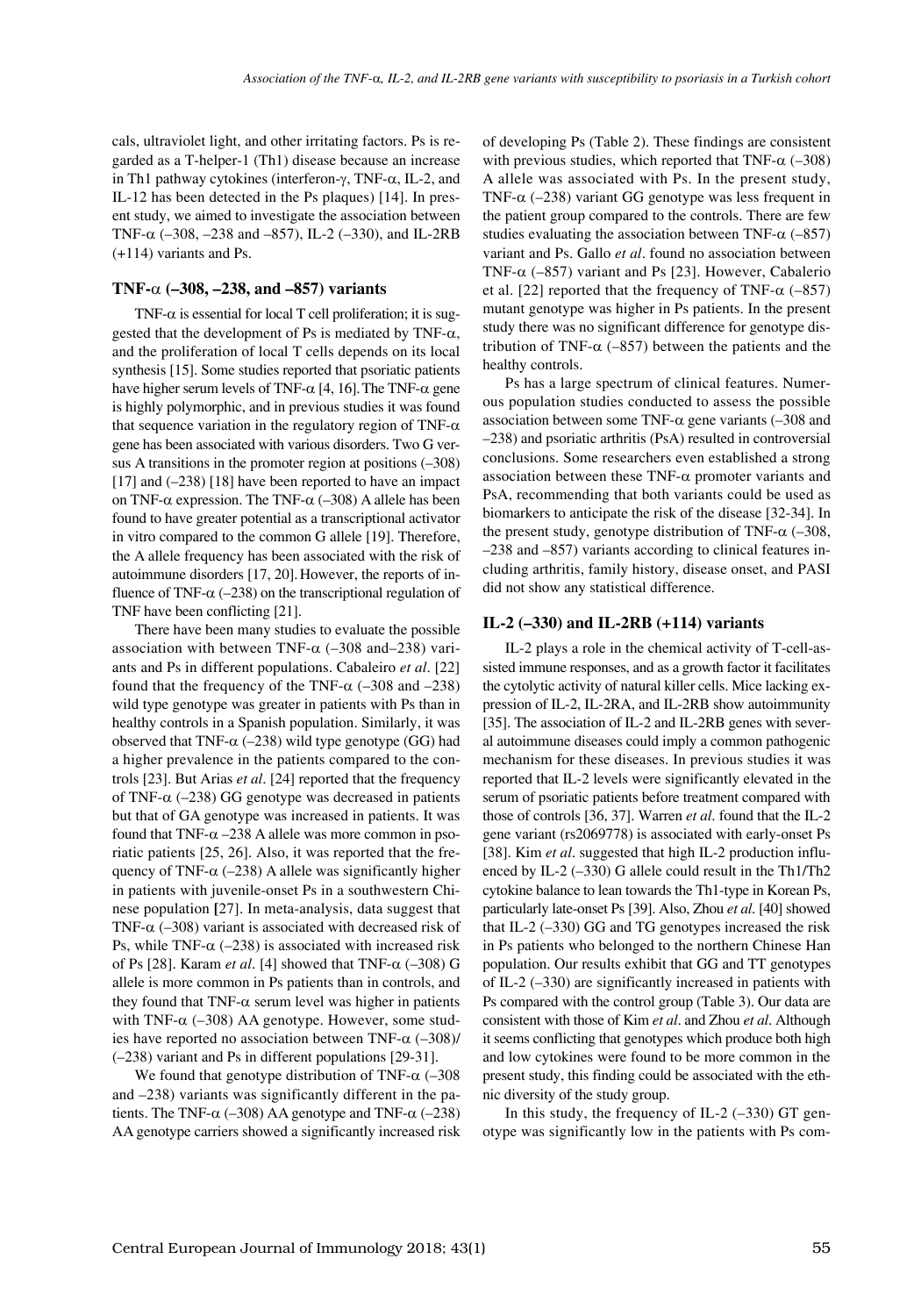pared to the controls. IL-2 (–330) GG genotype frequency was significantly low and that of TT genotype was significantly high, among patients with psoriatic arthritis, compared with Ps patients. The frequency of IL-2 (–330) TT genotype was significantly higher in mild Ps patients than in moderate-severe patients. Furthermore, the frequency of IL-2RB (+114) CC genotype was significantly high among the patients with late-onset Ps compared with the early onset Ps group. IL-2RB (+114) TC genotype frequency was significantly low and TT genotype frequency was significantly high in patients with positive family history of Ps compared with the patients who had a negative family history. Our results clearly showed that IL-2 and IL2RB variants are associated with clinical features in Ps.

# **Conclusions**

Our data suggest a potential role of TNF-α, IL-2RB, and IL-2 as a candidate gene for susceptibility to Ps in a Turkish population. This may have a potential impact on disease counselling and management. Further large and well-designed case-control studies in diverse ethnic groups with more detailed individual information that include well-matched controls concerning the effects of these gene variants are needed.

*The authors declare no conflict of interests.*

# **References**

- 1. Chomiczewska-Skóra D, Trznadel-Grodzka E, Rotsztejn H (2013): Psoriasis as a disease associated with the immune system disorders. Centr Eur J Immunol 38: 129-133.
- 2. Chandra A, Ray A, Senapati S, et al. (2015): Genetic and epigenetic basis of psoriasis pathogenesis. Mol Immunol 64: 313-323.
- 3. Baliwag J, Barnes DH, Johnston A (2015): Cytokines in psoriasis. Cytokine 73: 342-350.
- 4. Karam RA, Zidan HE, Khater MH (2014): Polymorphisms in the TNF- $\alpha$  and IL-10 gene promoters and risk of psoriasis and correlation with disease severity. Cytokine 66: 101-105.
- 5. Malek TR, Bayer AL (2004): Tolerance, not immunity, crucially depends on IL-2. Nat Rev Immunol 4: 665-674.
- 6. Togawa S, Joh T, Itoh M, et al. (2005): Interleukin-2 gene polymorphisms associated with increased risk of gastric atrophy from Helicobacter pylori infection. Helicobacter 10: 172-178.
- 7. Hoffmann SC, Stanley EM, Darrin Cox E, et al. (2001): Association of cytokine polymorphic inheritance and in vitro cytokine production in anti-CD3/CD28-stimulated peripheral blood lymphocytes. Transplantation 72: 1444-1450.
- 8. Pál Z, Antal P, Millinghoffer A, et al. (2010): A novel galectin-1 and interleukin 2 receptor β haplotype is associated with autoimmune myasthenia gravis. J Neuroimmunol 229: 107-111.
- 9. Wu HC, Chang CH, Wan L, et al. (2006): IL-2 gene C/T polymorphism is associated with prostate cancer. J Clin Lab Anal 20: 245-249.
- 10. de Rie MA, Goedkoop AY, Bos JD (2004): Overview of psoriasis. Dermatol Ther 17: 341-349.
- 11. Miller SA, Dykes DD, Polesky HF (1998): A simple salting out procedure for extracting DNA from human nucleated cells. Nucleic Acids Res 16: 1215.
- 12. Akcali A, Pehlivan S, Pehlivan M, et al. (2010): TNF-alpha promoter polymorphisms in multiple sclerosis: no association with -308 and -238 alleles, but the -857 alleles in associated with the disease in Turkish patients. Int J Immunogenet 37: 91-95
- 13. https://ihg.gsf.de/cgi-bin/hw/hwa2.pl.
- 14. Schlaak JF, Buslau M, Jochum W, et al. (1994): T cells involved in psoriasis vulgaris belong to the Th1 subset. J Invest Dermatol 102: 145-149.
- 15. Kastelan D, Kastelan M, Massari LP, et al. (2006): Possible association of psoriasis and reduced bone mineral density due to increased TNF-alpha and IL-6 concentrations. Med Hypotheses 67: 1403-1405.
- 16. Abanmi A, Al Harthi F, Al Agla R, et al. (2005): Serum levels of pro-inflammatory cytokines in psoriasis patients from Saudi Arabia. Int J Dermatol 44: 82-83.
- 17. Wilson AG, de Vries N, Pociot F, et al. (1993): An allelic polymorphism within the human tumor necrosis factor alpha promoter region is strongly associated with HLA A1, B8, and DR3 alleles. J Exp Med 177: 557-560.
- 18. D'Alfonso S, Richiardi PM (1994): A polymorphic variation in a putative regulation box of the TNF-A promoter region. Immunogenetics 39: 150-155.
- 19. Wilson AG, Symons JA, McDowell TL, et al. (1997): Effects of a polymorphism in the human tumor necrosis factor α promoter on transcriptional activation. Proc Natl Acad Sci 94: 3195-3199.
- 20. Danis VA, Millington M, Hyland V, et al. (1995): Increased frequency of the uncommon allele of a tumour necrosis factor alpha gene polymorphism in rheumatoid arthritis and systemic lupus erythematosus. Dis Markers 12: 127-133.
- 21. Kaluza W, Reuss E, Grossmann S, et al. (2000): Different transcriptional activity and in vitro TNF-alpha production in psoriasis patients carrying the TNF-alpha 238A promoter polymorphism. J Invest Dermatol 114: 1180-1183.
- 22. Cabaleiro T, Román M, Gallo E, et al. (2013): Association between psoriasis and polymorphisms in the TNF, IL12B, and IL23R genes in Spanish patients. Eur J Dermatol 23: 640-645.
- 23. Gallo E, Cabaleiro T, Román M, et al. (2012): Study of genetic polymorphisms in the tumor necrosis factor  $\alpha$  promoter region in Spanish patients with psoriasis. Actas Dermosifiliogr 103: 301-307.
- 24. Arias AI, Giles B, Eiermann TH, et al. (1997): Tumor necrosis factor-alpha gene polymorphism in psoriasis. Exp Clin Immunogenet 14: 118-122.
- 25. Nedoszytko B, Szczerkowska-Dobosz A, Zabłotna M, et al. (2007): Associations of promoter region polymorphisms in the tumour necrosis factor-alpha gene and early-onset psoriasis vulgaris in a northern Polish population. Br J Dermatol 157: 165-167.
- 26. Höhler T, Grossmann S, Stradmann-Bellinghausen B, et al. (2002): Differential association of polymorphisms in the TNF $\alpha$  region with psoriatic arthritis but not psoriasis. Ann Rheum Dis 61: 213-218.
- 27. Long F, Sun C, Deng D, et al. (2004): TNF-238A is associated with juvenile onset psoriasis in patients of Han population in Southwest China. J Dermatol Sci 36: 109-111.